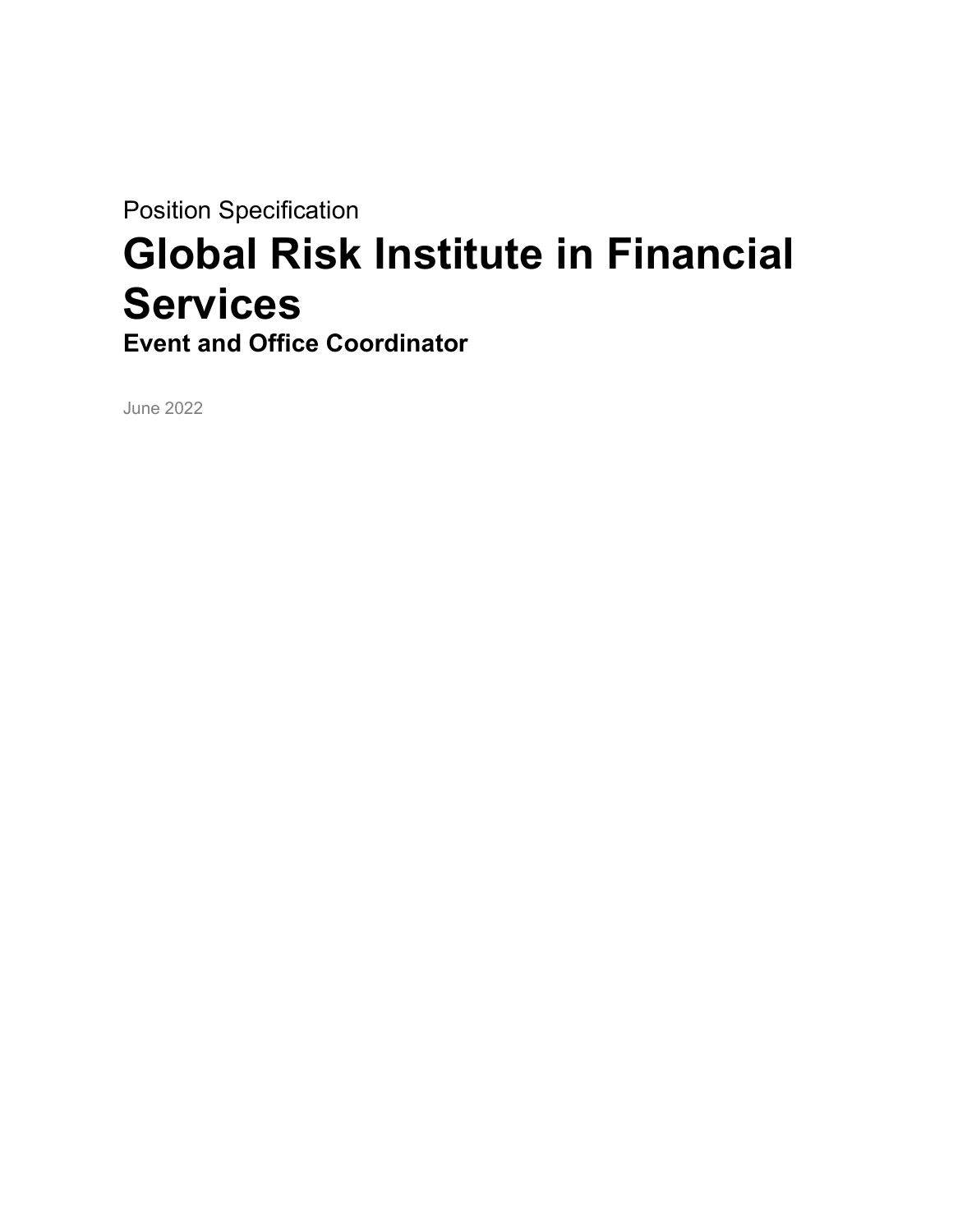# POSITION SPECIFICATION

| <b>Position</b>                         | Event and Office Coordinator                                 |
|-----------------------------------------|--------------------------------------------------------------|
| Company                                 | Global Risk Institute in Financial Services                  |
| Location                                | 55 University Avenue, Suite 1801<br>Toronto, Ontario M5J 2H7 |
| <b>Reporting</b><br><b>Relationship</b> | <b>Chief Operating Officer</b>                               |
| For more information                    | info@globalriskinstitute.org                                 |

# COMPANY BACKGROUND / CULTURE

The Global Risk Institute (GRI) is a premier organization that defines thought leadership in risk management for the financial industry. GRI brings together leaders from industry, academia, and government to draw actionable insights on risks globally.

The organization was founded in 2010 as a result of efforts by the financial industry and the federal government to build capacity to manage and prevent risks within Canada's financial institutions and to build a global profile for the industry.

Through engagement activities with its member institutions, GRI builds integrated risk management capacity for private and public sector professionals. It also acts as a hub, stimulating evidence-based debate among regulators, practitioners and academics engaged in risk. GRI's objectives are to:

- Build risk management capacity in the financial services industry
- Leverage our convening capability to foster effective conversations among the public and private financial sectors
- Deepen and broaden our collective understanding of financial industry risks through research, education, and events
- Continue to expand our financial industry membership reach and engagement, while building our brand in risk management

GRI has become the leading forum for ideas, engagement and emerging trends in risk management in the financial services sector and is well positioned for the future. Through ongoing growth in its partnerships, membership and programming, GRI continues to build strong connections, provide critical research, education and events for risk leaders globally.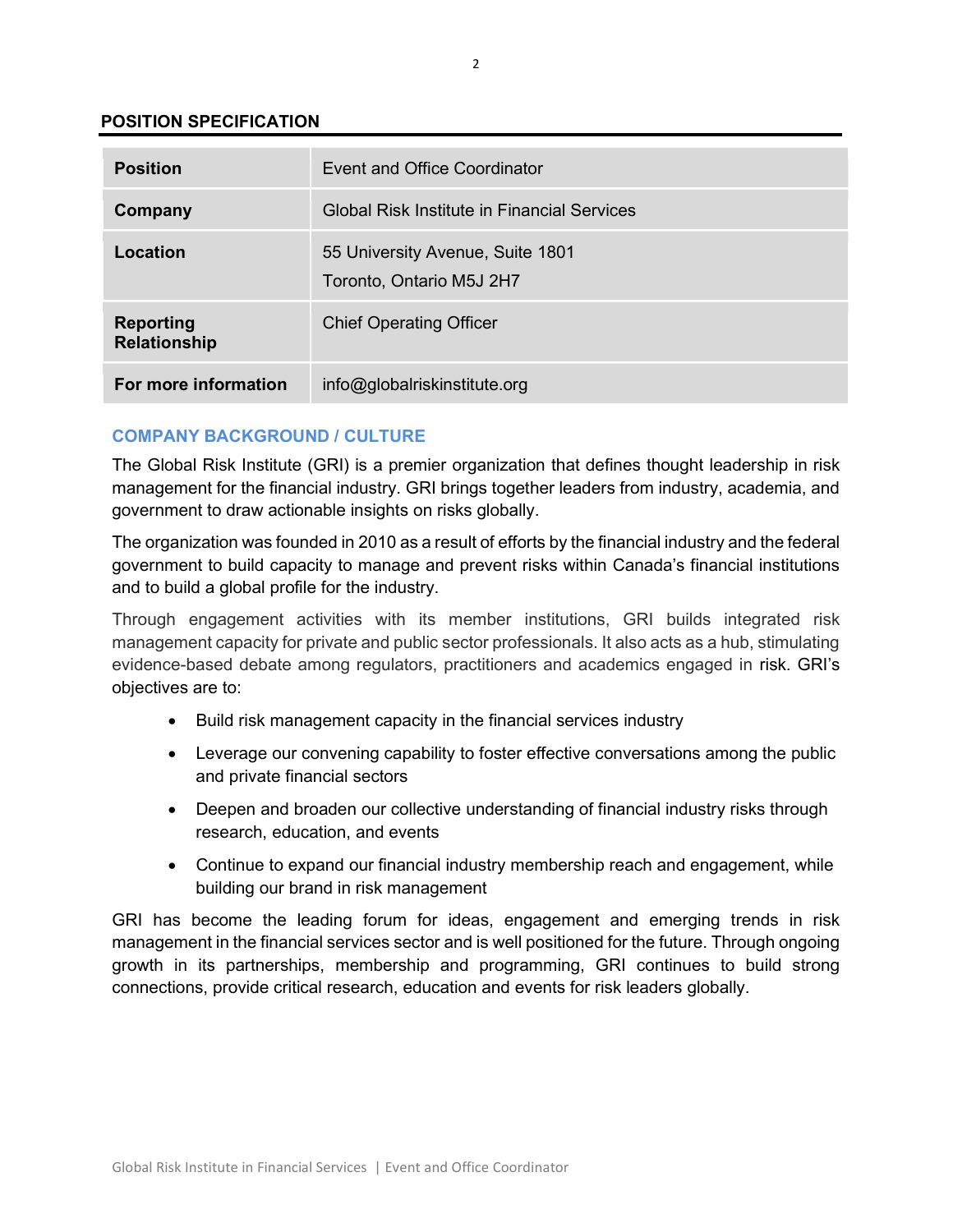# KEY RESPONSIBILITIES

The GRI Event and Office Coordinator's primary responsibility is to support all administrative support tasks related to GRI events, executives and office coordination.

The Event and Office Coordinator will work from the GRI office located in downtown Toronto.

Specific responsibilities include:

Administrative support for the GRI Office and Executives

- Coordinate and order supplies for the office
- Key contact for, and liaison with, building management for maintenance and repairs, office access, parking and cleaning needs
- Schedule and manage maintenance for all office technology and equipment
- Assist in preparing office expense reports and invoices
- Support administrative functions for Executive leaders including calendar management, travel, expenses and other duties, as required
- Take and transcribe meeting notes and minutes and manage action items, as required

Support for GRI IT's Environment

- Maintain desk and room booking systems/software
- Support the maintenance of the GRI shared drives
- Support the maintenance of the GRI standard operating procedures (SOPs)
- Deskside support for Microsoft Office Products (Teams, Word, PowerPoint, Excel)
- Co-ordinate and support technology for events and meetings, including Teams and Webex platforms
- Support other IT platforms, as needed

GRI Events and Education

- Assist Event and Education Managers in coordinating all meetings and events
- Prepare support materials for programs and events, as required
- Assist in coordinating logistics for all GRI events, including managing registration, onsite venue support, placing catering orders and ordering event/program supplies, as required
- Coordinate travel for speakers, as required

Board and Committee Support

• Backup for Board Vantage Board Portal